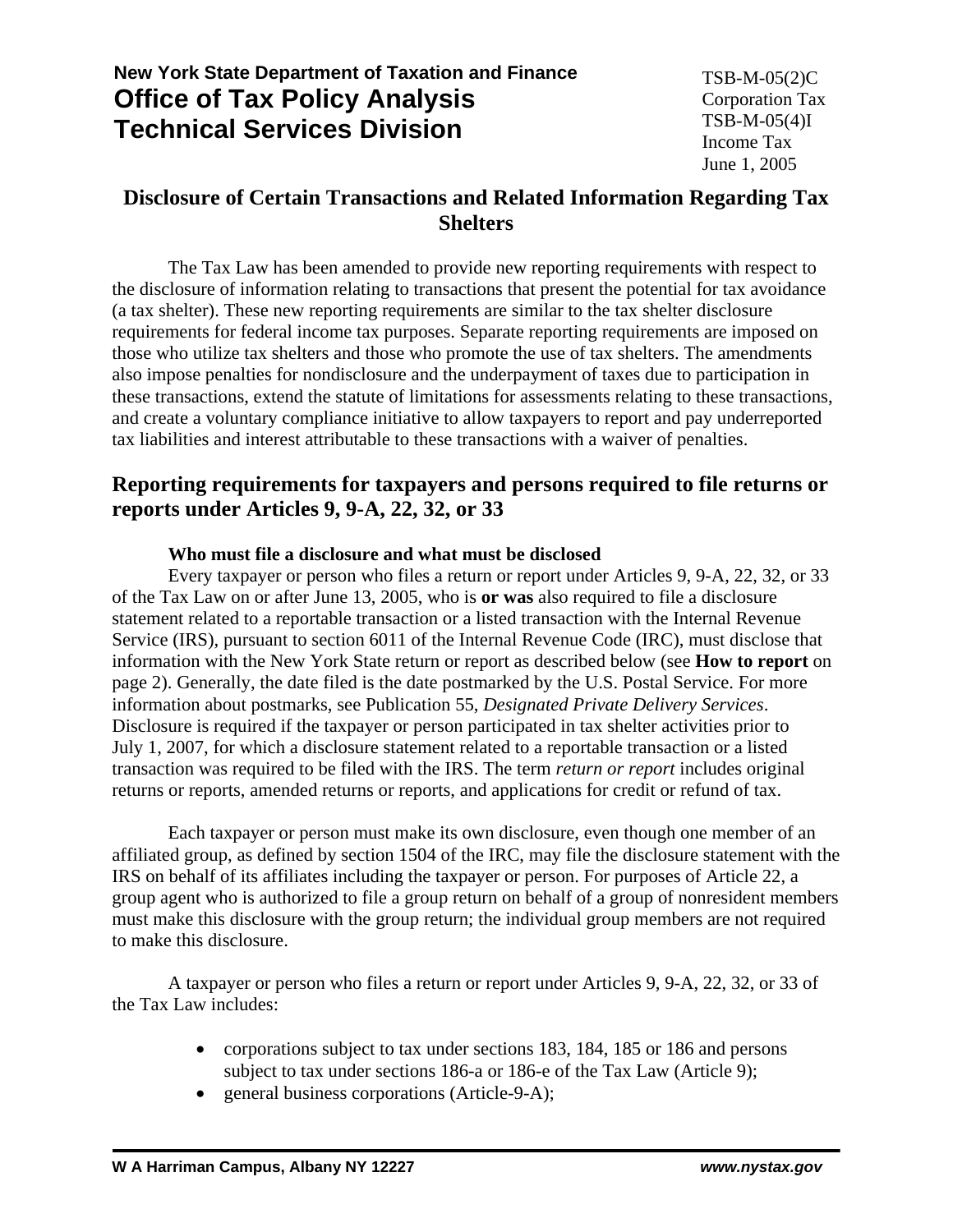- individuals including sole proprietors, partnerships (including a limited liability company (LLC) that is treated as a partnership for federal income tax purposes), estates and trusts, partners in a partnership (including members of a LLC that is treated as a partnership for federal income tax purposes), shareholders of an S corporation, and beneficiaries of an estate or trust (Article 22);
- banking corporations (Article 32); and
- insurance corporations and captive insurance companies (Article 33).

#### **How to report**

A new form, Form DTF-686, *Tax Shelter Reportable Transactions- Attachment to New York State Return,* has been developed to assist taxpayers and persons in complying with New York State's disclosure requirements. Attach a duplicate of the IRS disclosure statement and any related information submitted to the IRS to Form DTF-686 and attach Form DTF-686 to the return or report filed by the taxpayer or person for the current tax year. Currently, the IRS uses IRS Form 8886 and Schedule M-3 as its disclosure statement. Any disclosure information attached to Form DTF-686 must include the taxpayer or person's name(s) and taxpayer identification number(s) shown on Form DTF-686.

In addition, the taxpayer or person must also disclose with its **first** return or report filed on or after June 13, 2005:

- all disclosure statements that were required to be filed with the IRS at any time with respect to listed transactions for which the taxpayer or person filed a New York State return or report for the tax year in which the transaction occurred under Articles 9, 9-A, 22, 32, or 33 of the Tax Law, and
- all disclosure statements that were required to be filed with the IRS with respect to reportable transactions, other than listed transactions, in which the taxpayer participated during any tax year for which the statute of limitations for assessment has not expired as of April 12, 2005. For this purpose, the statute of limitations for assessment under sections 683 and 1083 of the Tax Law in effect prior to April 12, 2005, is used and the new extended statutes of limitations for tax avoidance transactions, described below, do not apply.

However, disclosure is not required for tax shelter activities in which the taxpayer or person participated on or after July 1, 2007.

### **Examples**

*Example 1:* Corporation XYZ, a corporation subject to tax under Article 9-A of the Tax Law (the business corporation franchise tax) since 1996, has a fiscal year ending March 31, 2005. Its franchise tax return is filed June 15, 2005. It must include with that first return Form DTF-686 and attach thereto a copy of: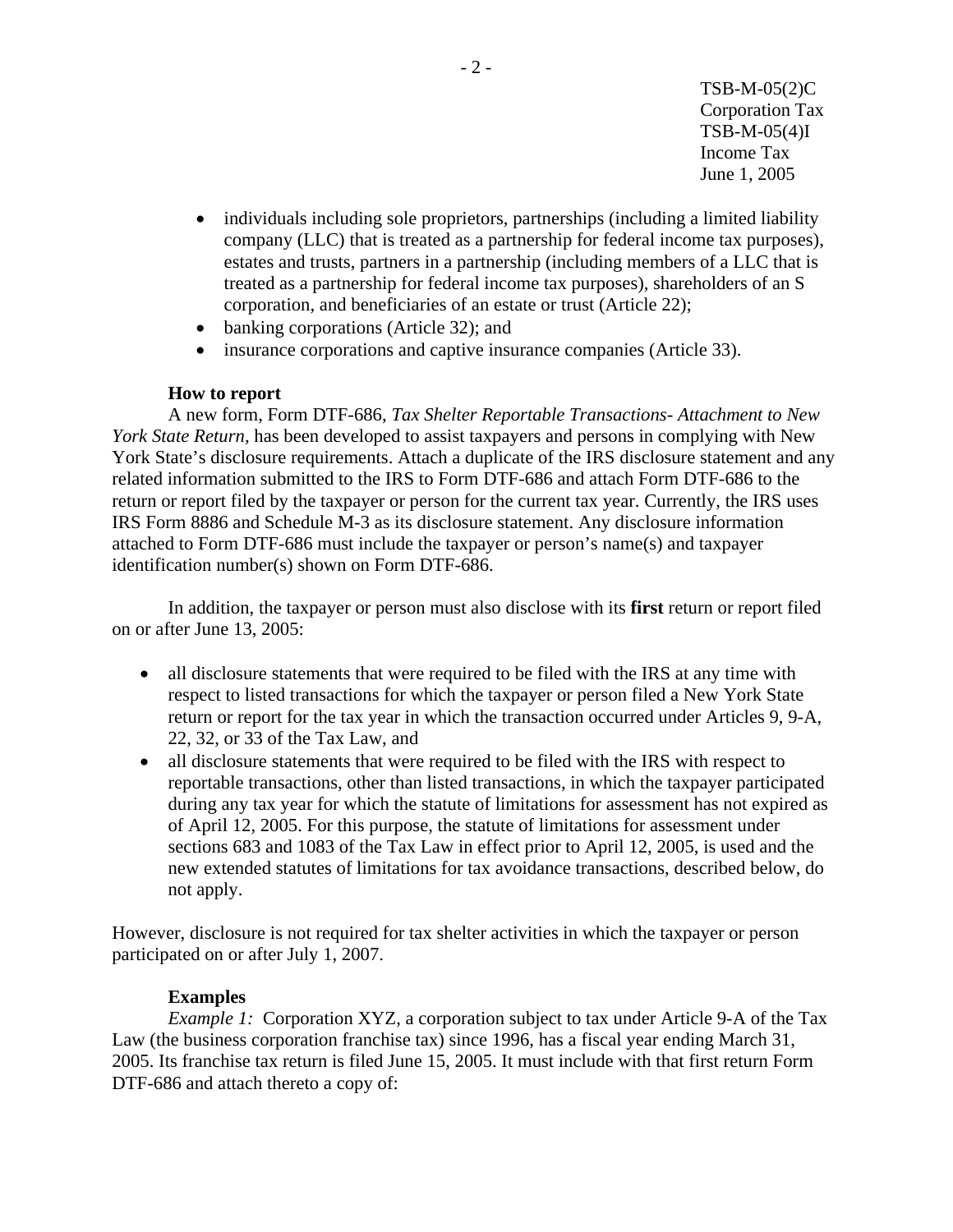- 1. the IRS disclosure statements for all listed transactions required to be reported to the IRS since 1996, even those transactions for which the statute of limitations for assessment has expired,
- 2. the IRS disclosure statements for all reportable transactions, other than listed transactions, in which the corporation participated during any tax year for which the statute of limitations for assessment has not expired as of April 12, 2005, and
- 3. the IRS disclosure statement (currently IRS Form 8886 and Schedule M-3) and any related information submitted to the IRS for the current tax year.

For tax years ending March 31, 2006, and March 31, 2007, the corporation must attach to Form DTF-686 only a copy of the IRS disclosure statement (currently IRS Form 8886 and Schedule M-3) and any related information that was filed with the IRS for that particular tax year. When the corporation's tax return is filed for that particular tax year, whenever filed, Form DTF-686 and any attachment is attached to that return.

For tax year ending March 31, 2008, the corporation must attach to Form DTF-686 only a copy of the IRS disclosure statement (currently IRS Form 8886 and Schedule M-3) and any related information that was filed with the IRS for that tax year. When the corporation's tax return is filed for that particular tax year, whenever filed, Form DTF-686 and any attachment is attached to that return. However, only tax shelter activities that occurred prior to July 1, 2007, must be disclosed.

*Example 2:* Corporation ABC, a foreign corporation, first becomes subject to tax under Article 9-A of the Tax Law in 2006. The corporation is a calendar year filer. Its return for calendar year 2006 is due March 15, 2007. The corporation is granted an extension of time to file its return until September 15, 2007. When the return is filed, the corporation must attach to Form DTF-686 only a copy of the IRS disclosure statement (currently IRS Form 8886 and Schedule M-3) and any related information that was filed with the IRS for that tax year, and Form DTF-686 is attached to its tax return. No disclosure of listed and reportable transactions that were reported to the IRS for tax years prior to 2006 is required because the corporation was not subject to tax in New York State for those tax years.

For calendar year 2007, the corporation is granted an extension of time to file its return until September 15, 2008. When the return is filed, the corporation must attach to Form DTF-686 only a copy of the IRS disclosure statement (currently IRS Form 8886 and Schedule M-3) and any related information that was filed with the IRS for that tax year, and Form DTF-686 is attached to that return. However, only tax shelter activities that occurred prior to July 1, 2007, must be disclosed.

*Example 3:* Mr. Smith, a taxpayer subject to tax under Article 22 of the Tax Law (the personal income tax) since 1998, files his 2004 tax return on April 15, 2005, and his 2005 tax return on April 13, 2006. No disclosure of listed and reportable transactions that were reported to the IRS is required with his 2004 tax return. However, he must include with his 2005 tax return, Form DTF-686 and attach a copy of: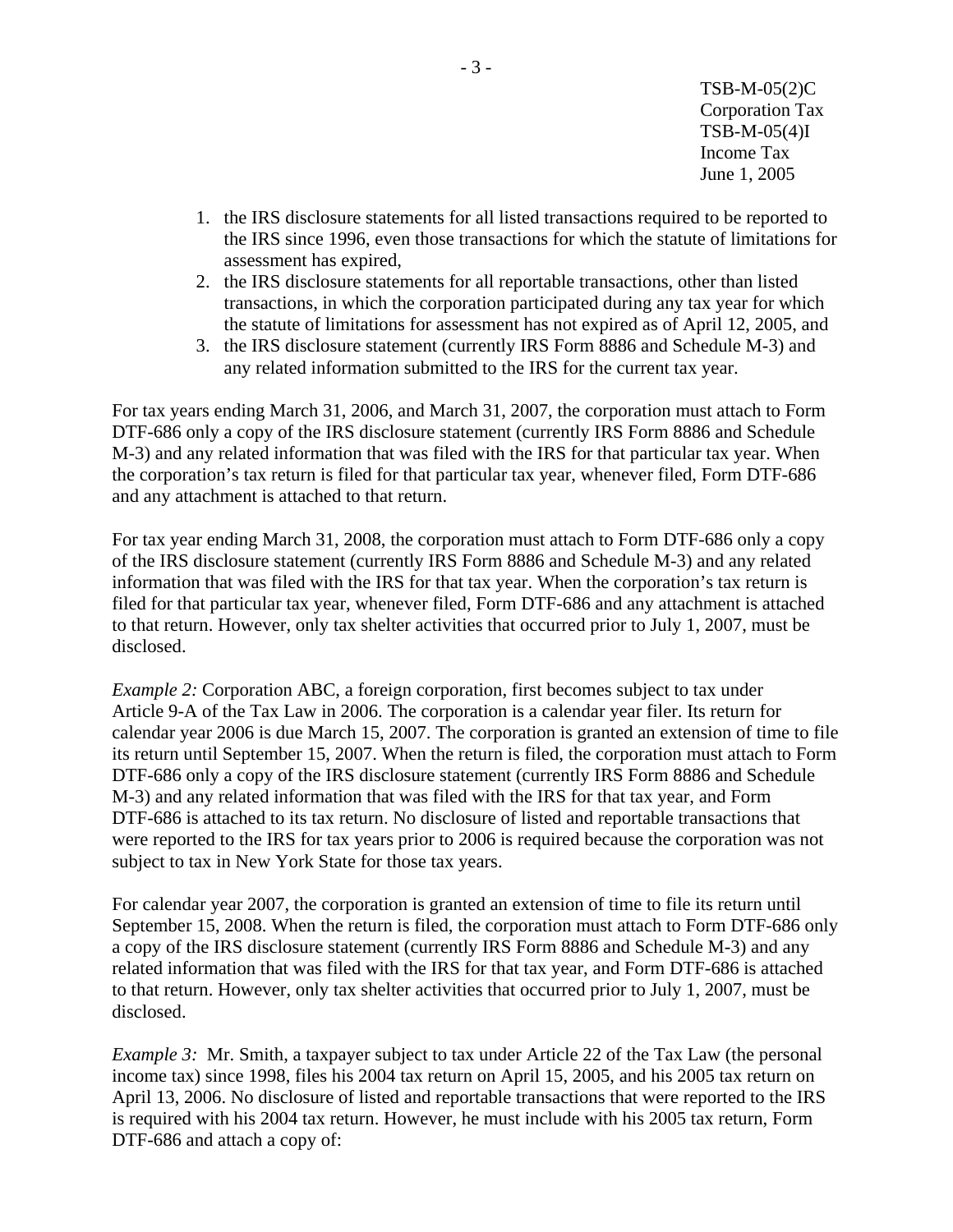- 1. the IRS disclosure statements for all listed transactions required to be reported to the IRS since 1998, even those transactions for which the statute of limitations for assessment has expired,
- 2. the IRS disclosure statements for all reportable transactions, other than listed transactions, in which he participated during any tax year for which the statute of limitations for assessment has not expired as of April 12, 2005, and
- 3. the IRS disclosure statement (currently IRS Form 8886 and Schedule M-3) and any related information submitted to the IRS for the current tax year.

*Example 4:* Assume the same facts as described in *Example 3*, except Mr. Smith files an amended 2004 tax return on June 27, 2005. He must include with that amended return, Form DTF-686 and attach a copy of:

- 1. the IRS disclosure statements for all listed transactions required to be reported to the IRS since 1998, even those transactions for which the statute of limitations for assessment has expired,
- 2. the IRS disclosure statements for all reportable transactions, other than listed transactions, in which he participated during any tax year for which the statute of limitations for assessment has not expired as of April 12, 2005, and
- 3. the IRS disclosure statement (currently IRS Form 8886 and Schedule M-3) and any related information submitted to the IRS for the current tax year.

However, since he disclosed all transactions described in items 1 and 2 above with his amended 2004 tax return, which is the first return filed on or after June 13, 2005, when he files his 2005 tax return on April 13, 2006, he must attach to Form DTF-686 only a copy of the IRS disclosure statement (currently IRS Form 8886 and Schedule M-3) and any related information that was filed with the IRS for his 2005 tax year, and Form DTF-686 is attached to his 2005 tax return.

*Example 5:* Assume the same facts as described in *Example 4*, except the amended 2004 tax return was filed pursuant to the voluntary compliance initiative described on page 8. He must include with that amended return, Form DTF-686 and attach a copy of:

- 1. the IRS disclosure statements for all listed transactions required to be reported to the IRS since 1998, even those transactions for which the statute of limitations for assessment has expired,
- 2. the IRS disclosure statements for all reportable transactions, other than listed transactions, in which he participated during any tax year for which the statute of limitations for assessment has not expired as of April 12, 2005, and
- 3. the IRS disclosure statement (currently IRS Form 8886 and Schedule M-3) and any related information submitted to the IRS for the current tax year.

However, since he disclosed all transactions described in items 1 and 2 above with his amended 2004 tax return, which is the first return filed on or after June 13, 2005, when he files his 2005 tax return on April 13, 2006, he must attach to Form DTF-686 only a copy of the IRS disclosure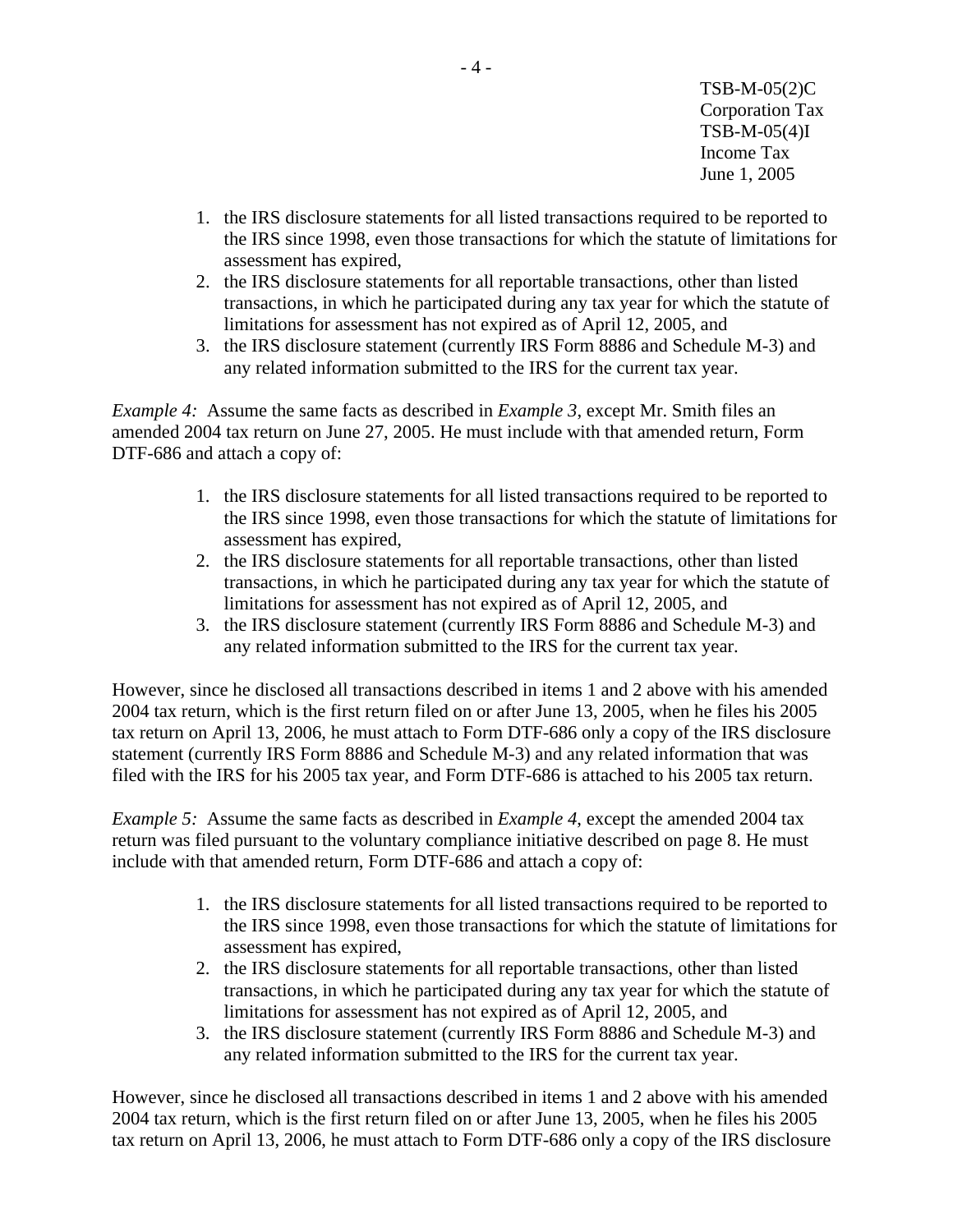statement (currently IRS Form 8886 and Schedule M-3) and any related information that was filed with the IRS for his 2005 tax year, and Form DTF-686 is attached to his 2005 tax return.

*Example 6:* Ms. Jones is a taxpayer subject to tax under Article 22 of the Tax Law (the personal income tax) since 2001. Ms. Jones is granted an extension of time to file her 2004 tax return until August 15, 2005. She files her 2004 tax return on August 15, 2005. She must include with that return, Form DTF-686 and attach a copy of:

- 1. the IRS disclosure statements for all listed transactions required to be reported to the IRS since 2001, even those transactions for which the statute of limitations for assessment has expired,
- 2. the IRS disclosure statements for all reportable transactions, other than listed transactions, in which she participated during any tax year for which the statute of limitations for assessment has not expired as of April 12, 2005, and
- 3. the IRS disclosure statement (currently IRS Form 8886 and Schedule M-3) and any related information submitted to the IRS for the current tax year.

*Example 7:* Assume the same facts as described in *Example 6*, except Ms. Jones is not granted an extension of time to file her 2004 tax return. She files her 2004 tax return on June 15, 2005. She must include with that return, Form DTF-686 and attach a copy of:

- 1. the IRS disclosure statements for all listed transactions required to be reported to the IRS since 2001, even those transactions for which the statute of limitations for assessment has expired,
- 2. the IRS disclosure statements for all reportable transactions, other than listed transactions, in which she participated during any tax year for which the statute of limitations for assessment has not expired as of April 12, 2005, and
- 3. the IRS disclosure statement (currently IRS Form 8886 and Schedule M-3) and any related information submitted to the IRS for the current tax year.

*Example 8:* Assume the same facts as described in *Example 6* and Ms. Jones files an amended 2004 tax return on August 29, 2005. She must include with that return, Form DTF-686 and attach only a copy of the IRS disclosure statement (currently IRS Form 8886 and Schedule M-3) and any related information submitted to the IRS for the 2004 tax year.

(Tax Law, section  $25(a)(1)$ ; Ch. 61 of the Laws of 2005, Part N, section 12)

#### **New York reportable transactions**

The Tax Law has also been amended to allow the Commissioner of Taxation and Finance to prescribe by regulation New York reportable transactions. A *New York reportable transaction*  is a transaction that has the potential to be a tax avoidance transaction with regard to returns or reports required under Articles 9, 9-A, 22, 32, or 33 of the Tax Law. Once regulations are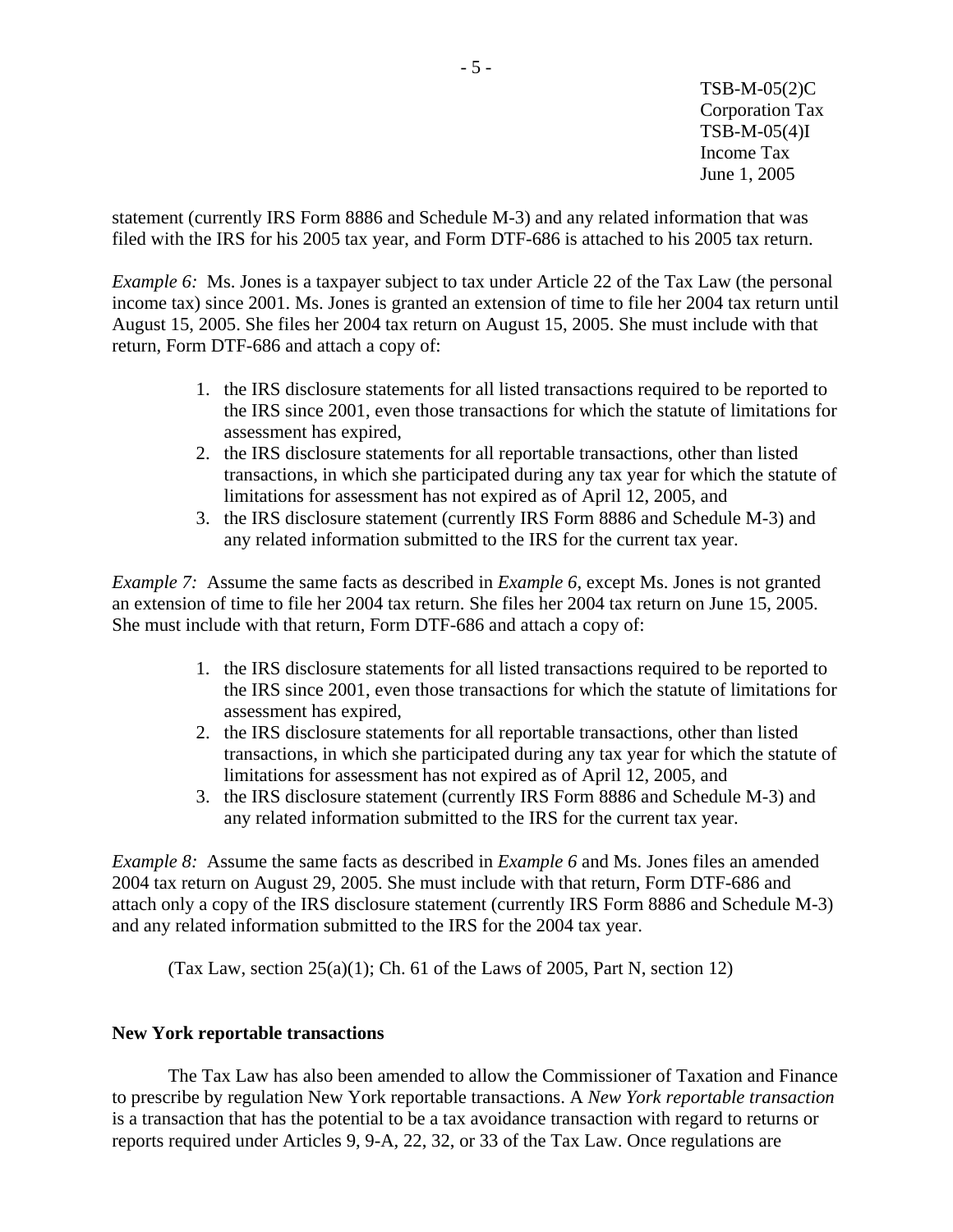prescribed, the Commissioner may designate specific transactions as New York tax avoidance transactions by public notice or some other form of published guidance.

(Tax Law, section 25(a)(2), (3), and (4))

### **Reporting requirements for material advisors**

#### **Who must report and what must be reported**

Every person required to make and file a statement or return pursuant to section 6111 of the IRC (a material advisor) on or after April 12, 2005, and prior to July 1, 2007, must file a duplicate of that statement or return (currently IRS Form 8264), including all documentation submitted to the IRS in connection with the statement or return, with the Commissioner of Taxation and Finance if **any** of the following conditions apply:

(A) the person is organized in this state,

- (B) the person is doing business in this state,
- (C) the person is deriving income in this state, or

 (D)(i) the list, required to be maintained by this person pursuant to section 6112 of the IRC, identifies or is required to identify a taxpayer subject to tax under Articles 9, 9-A, 22, 32, or 33 of the Tax Law, and

(ii) this person is a material advisor, as defined in section 6111 of the IRC, who provides any material aid, assistance, or advice with respect to organizing, managing, promoting, selling, implementing, or carrying out any reportable transaction.

#### **How to report**

A new form, Form DTF-664, *Tax Shelter Disclosure for Material Advisors,* has been developed to assist material advisors in complying with New York State's disclosure requirements. The duplicate statement or return as described above (see **Who must report and what must be reported**) must be filed with the Commissioner of Taxation and Finance by the later of:

- 60 days from the date required for filing the statement or return with the IRS,
- $\bullet$  60 days from the date that any of the conditions  $((A), (B), (C),$  or  $(D))$  described above first applies, or
- September 9, 2005.

Attach a copy of IRS Form 8264, *Application for Registration of a Tax Shelter*, to Form DTF-664, *Tax Shelter Disclosure for Material Advisors*, and mail to:

NYS Department of Taxation and Finance Tax Shelter Disclosure PO Box 22104 Albany NY 12201

(Tax Law, section  $25(b)(1)$ )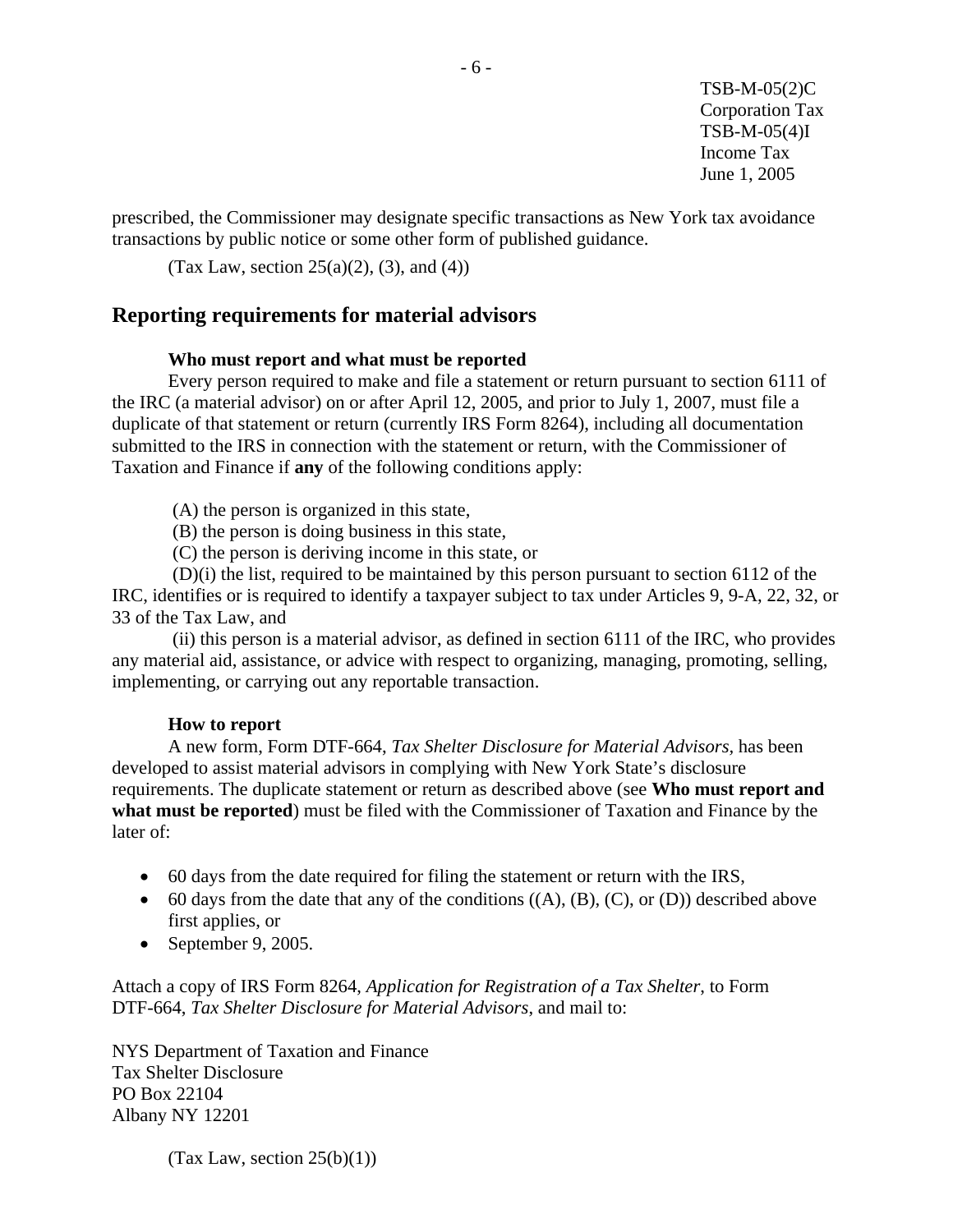#### **Additional reporting requirements for material advisors**

Every person who is required to maintain a list of persons pursuant to section 6112 of the IRC (a material advisor), must maintain a duplicate of this list if any of the conditions ((A), (B), (C), or (D)) described above applies to this person. The material advisor must furnish a copy of the list to the Commissioner of Taxation and Finance within 20 days after written request is made for the list.

(Tax Law, section  $25(c)$ )

## **Additional tax shelter recordkeeping requirements**

Every person required by section 25 of the Tax Law to disclose any transaction, file any duplicate report, or maintain any list, must retain all relevant correspondence, memoranda, notes, valuation studies, meeting minutes, spreadsheets, models, opinions, records required to be retained pursuant to section 6011 of the IRC, and all other records or documents related to the disclosure, filing and list maintenance requirements of section 25 of the Tax Law for six years. The information must be made available for inspection in connection with any examination.

 $(Tax Law, section 25(d))$ 

### **Extended statutes of limitations**

If a taxpayer or person fails to file, disclose or provide any statement, return or other information for any tax year with respect to a listed transaction, the time for assessment of any tax imposed under Articles 9, 9-A, 22, 32, or 33 of the Tax Law with respect to the listed transaction does not expire before the date that is one year after the earlier of the:

- date the required statement, return, or information is furnished, or
- date that the material advisor provides a copy of the list maintained pursuant to section 6112 of the IRC that pertains to the listed transaction.

Tax may be assessed at any time within 6 years after the return was filed if the deficiency is attributable to an abusive tax avoidance transaction. An *abusive tax avoidance transaction*  means a plan or arrangement devised for the principal purpose of avoiding tax. Abusive tax avoidance transactions include, but are not limited to, listed transactions. A listed transaction includes any transaction designated as a tax avoidance transaction by the IRS or the Commissioner of Taxation and Finance.

(Tax Law, sections  $683(c)(11)$  and  $1083(c)(11)$ )